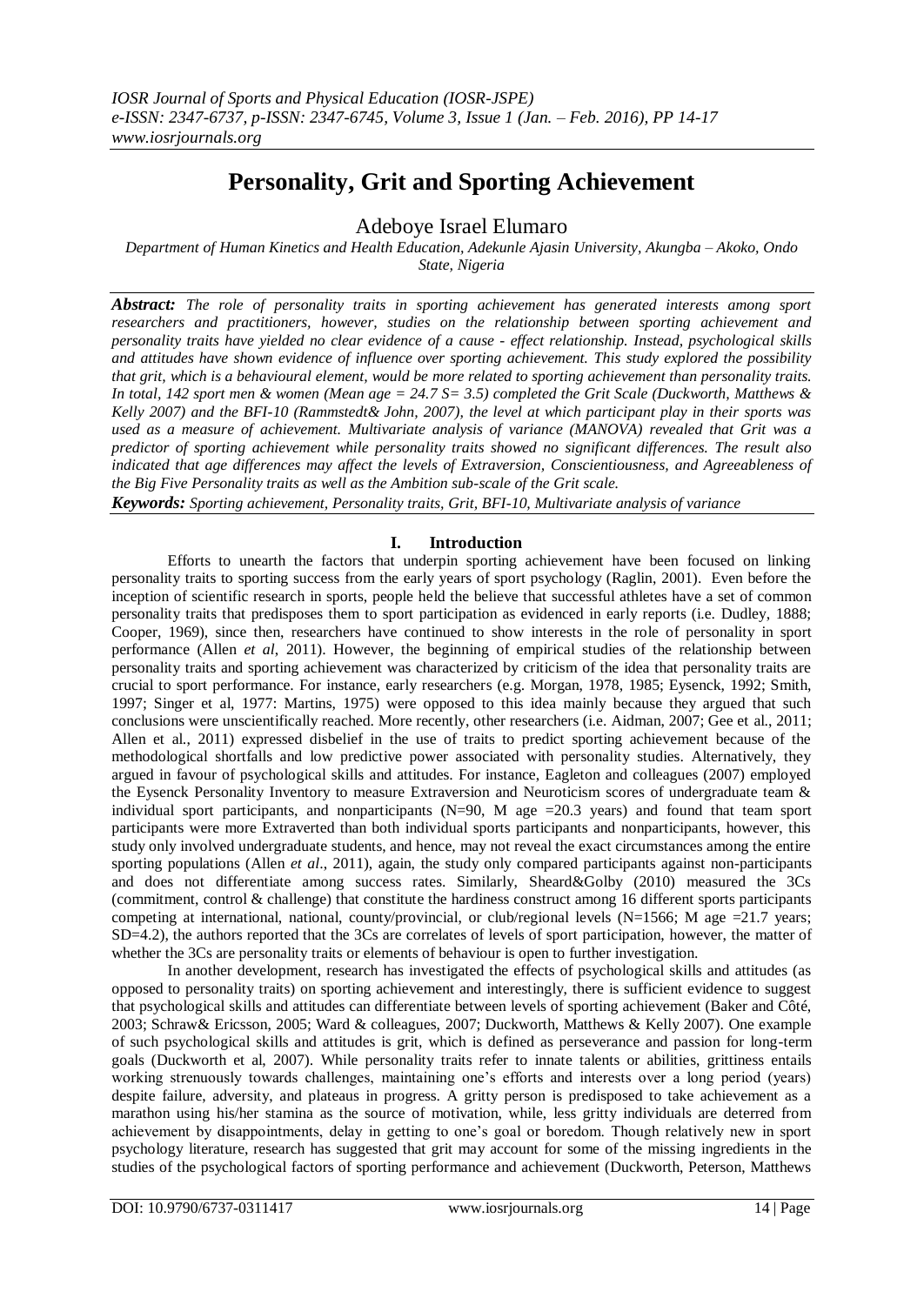& Kelly, 2007). The aged studies of personality traits as the predictors of achievement have at best leave researchers with a continuous search for a missing link between research findings and the variance in sporting achievement. In the past, Researchers have invested huge efforts into discovering the factors that are responsible for differences in sporting achievement with the invention of various tests of personality traits and intelligence quotient, however, one area that seems lacking in these efforts is whether or not individuals utilize their ability to it limits through sustained efforts and consistent hard work towards achieving a particular goal (Kelly, 2007).

Therefore, while personality traits may endow an individual with some innate abilities or talents, merely possessing such talents would not lead to sporting success, whereas, a gritty person (with or without innate talents) will acquire expertise in his or her sport through sustained efforts, commitment, and motivation towards deliberate practice. Previous studies have shown that personality differences and cognitive abilities only account for very little percentage in the variance in human achievement (Terman and Oden, 1947), Terman& Oden have reported in their study of mentally gifted children that the most successful individuals only scored 5 points higher than the least successful people in intelligence quotient. While this study is not intended to dispute that people who get to the peak of their career with records of exceptional performances share some common characteristics, it is equally important to stress that innate talents or traits have to be complemented by consistent hard work if success is to be achieved. For instance, successful athletes are believed to possess some innate capabilities that enable them to outperform their competitors but beside these innate abilities and talents, athletes have always recognized hard work and deliberate practice as playing significant roles in their success story. According to Duckworth *et al*. (2007) gritty individuals defile all setbacks and difficulties they encounter on the pathway to success by being consistently committed to the achievement of their goals.After an unsuccessful effort, they motivate themselves and continue to pursue of their goals.Whereas, people who are not, or less gritty would simply change their goals after some unsuccessful efforts. This argument explains why some people are more accomplished than their peers of equal abilities, similar traits and talents. Though the hypothesis that grit will be the factor responsible for a good percentage of the variance in performance and achievement is still new and has yet to be tested in sporting context, Duckworth and colleagues (2007) reported that grit accounts for an average of 40% in success in other performance domains, such as, educational achievement among adults, grated point average among undergraduates students, retention in two classes of United States Military Academy, and Ranking in the National Spelling Bee. The authors also reported no relationship between grit and intelligence quotient but opined that grit is correlated with conscientiousness in the Big Five Personality model. Interestingly, grit was argued to predict success more accurately than both intelligence quotient and the Big Five Conscientiousness; hence, this study is aimed at investigating whether grit and not personality traits would predict success in sporting context.

## *Participants*

## **II. Methods**

Participants included 142 individuals (84 males and 58 females) ranging in age from 18 to 88 years (M  $= 24.79$ , SD = 9.995). One hundred and twenty one of the participants were students' athletes (undergraduate  $\&$ postgraduate) of Edinburgh Napier University, while the remaining 21 played their different sports at club levels. Among the participants, 8 were athletes, 2 were playing golf, 4 boxers, 4 gymnasts, 5 dancers, 10 swimmers, 4 rock climbers, 1 played squash, 13 cricketers, 31 footballers, 1played Judo, 8 rugby players, 4 hockey players, 10 basket ballers, 3 netball players, 5 cyclists, 1 played aussie rules, 3 tennis players, 3 martial artists, 4 cheer loaders, 4 mountain bikers, 5 weight lifters, 2 marathoners, 1 badminton player, 1 played skiing, and 4 bowlers. 64 of the participants were classified as high achievers in their sports while the remaining 60 were classified as low achievers, classifications were based on the level at which participants played in their sports (international, regional/county, club, recreation etc.). The high achievers' group included participant who had represented their clubs, county or region at either national or international levels or both, while the low achievers' group comprised of the participants who were yet to participate at either national or international competitions.

#### *Measures*

Grittiness was assessed using the Grit Scale (Duckworth et al, 2007). The Grit Scale is a 17-item inventory developed by Duckworth, Matthews & Kelly (2007) to measure two factors of grit: consistency of interests (CI) and perseverance of efforts (PE). Answer to the 17 items followed a 5-point scale of Very much like me, mostly like me, somewhat like me, not much like me and Not at all like me. The Grit Scale has demonstrated adequate levels of validity and reliability across a range of diverse populations (e.g. Duckworth, Peterson, Matthews & Kelly, 2007)

Personality traits were assessed using the BFI-10 Scales (Rammstedt& John, 2007). The BFI-10 is an abbreviated version of the 44-item Big Five Inventory developed to make personality assessment more participant friendly and less time consuming. This tool assesses the Big-Five personality traits of neuroticism,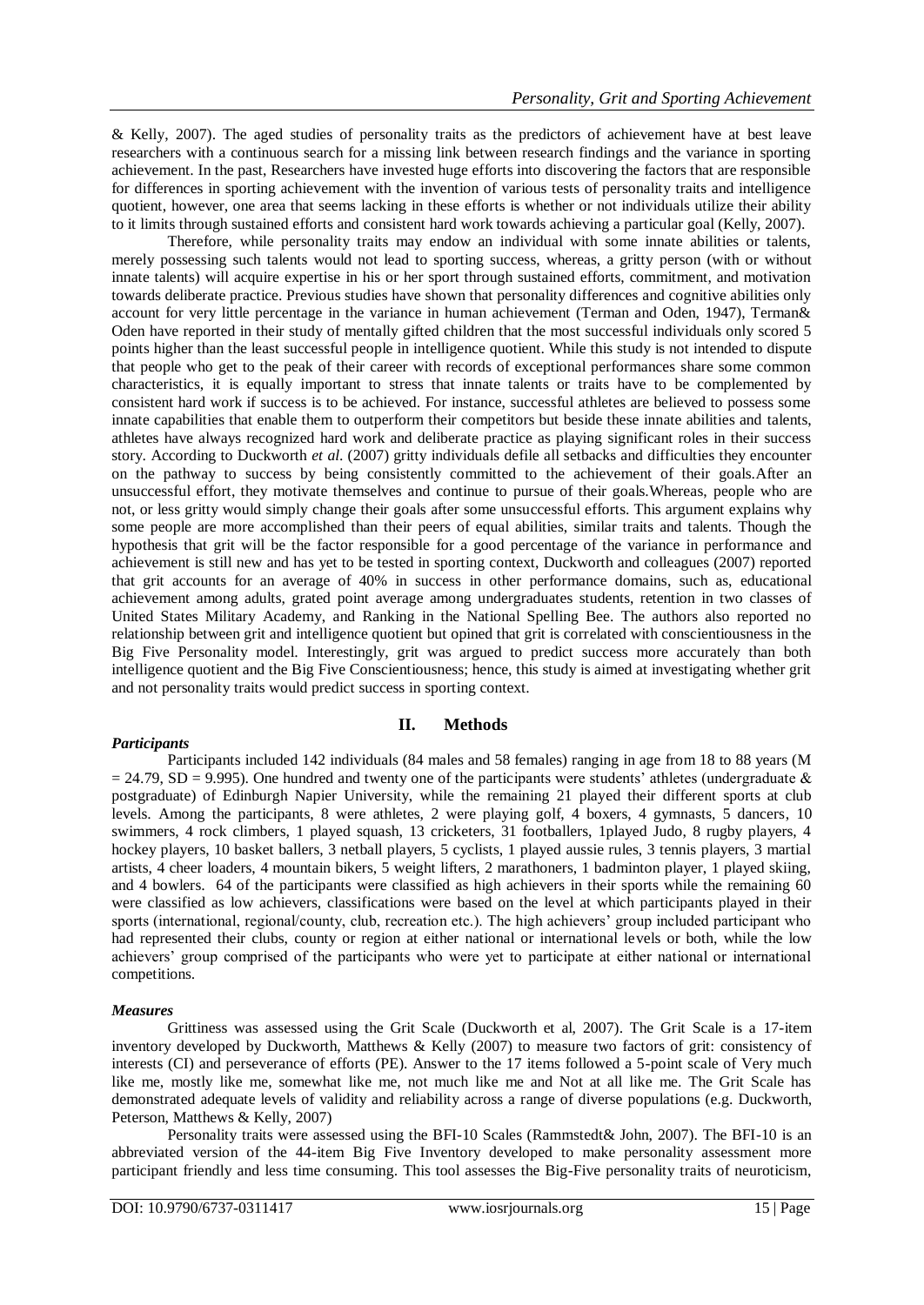extraversion, conscientiousness, agreeableness, and openness to new experience. Responses to the items follow a 5-point scale ranging from 1(disagree strongly) to 5 (agree strongly). The BFI-10 has been shown to retain significant levels reliability and validity (Rammstedt& John, 2007); this is in addition to its participants' friendliness and time management efficiency.

#### *Procedure*

Ethics approval was received from a University ethics committee. All participants gave informed consent prior to the questionnaires being supplied to them, general information on the study were given to the participants both orally and in writing, they were assured of confidentiality, and that their responses will be fully anonymous. Participants were well instructed on how to complete the questionnaires and they were encouraged to ask questions if anything was unclear to them. The questionnaires took between 15-20 minutes to complete.

#### *Statistical Analysis*

A multivariate analysis of variance (MANOVA) was performed using the Big-Five personality traits (extraversion, neuroticism, conscientiousness, agreeableness & openness to new experience), and the three factors of grit (perseverance, consistency & ambition) as dependent variables. Independent variables included level of sporting achievement (high or low), age (18-22, 23-30 or 31-88), and gender (male or female).

#### **III. Results**

The grit scale revealed a significant difference between high and low sport achievers in consistency of interests  $F(1) = 4.822$ ,  $P < .05$ , and perseverance  $F(1) = 4.671$ ,  $P < .05$ , while there was no significant difference between the two groups in ambition  $F(1) = 2.990$ ,  $P > .05$ , there were no significant differences between high and low sport achievers in the Big-Five personality factors; extraversion  $F(1) = .190$ ,  $P > .05$ , agreeableness  $F(1)$  $= .412$ , P > .05, conscientiousness F(1) = 2.200, P > .05, neuroticism F(1) = 2.548, P > .05, and openness to new experience  $F(1) = .631, P > .05$ 

On the relationship between grit, personality and the age of participants, the result revealed no significant differences among the three age groups studied in consistency and perseverance sub-scales of the Grit questionnaire, while there was a significant difference between the age groups in the ambition sub-scale (p  $= .007$ ). The result also indicated significant difference between age groups and the levels of extraversion (p  $=$ .048), conscientiousness ( $p = .004$ ) and agreeableness ( $p = .006$ ) sub-scales of the Big Five personality inventory. Therefore, the study revealed that the level of ambitiousness increased with age among the participants. On the personality scale, extraversion was observed to increase with age while the levels of agreeableness and conscientiousness were shown to decrease as the athletes advance in age.

Finally*,* on the relationship between gender, personality traits and grittiness, there were significant differences between gender and Agreeableness of the Big Five personality scale, and the Ambition sub-scale of the Grit scale.

## **IV. Discussion**

The above finding is consistent with the researcher's hypothesis that grittiness and not personality traits will be a determining factor of sporting achievement; the finding also supports Duckworth *et al*. (2007) who concluded that grittiness could differentiate between levels of achievement. Similarly, the current finding is in accord with several other studies (i.e. Holt & Dunn, 2004; Ward & colleagues, 2007; Baker and Côté, 2003; Van Yperen, 2009), which showed that psychological skills/attitudes and other behavioral factors differentiate successful athletes from their less successful counterparts. Van Yperen (2009) for instance identify psychological behaviors including goal commitment, engagement in problem-focused coping behaviours and seeking social support among factors that predict career success. These factors are similar to both consistency and perseverance sub-scales of grit which is shown in the current finding to differentiate between high and low achievers. Consistency refer to the tendency not to shift attention and efforts away from a long-term goal but remaining committed to the achievement of the set goals by working hard and enduring the difficulties associated with training by adopting the necessary coping behaviour as noted by Van Yperen (2009) to overcome the challenges of development.

In the same vain, perseverance is that ability and willingness not to allow setbacks and failure to deter you from pursuing your goals, the lack of this quality make people to simply change their focus by pursuing alternative goals, which may require lesser efforts and commitment to achieve. It not surprising that the result of this study indicate no difference between high and low achievers in their levels of ambitiousness, this is because it is reasonable to expect that everyone taking part in sport aspires to get to the top, however, the difference between those who succeed and those who do not is in how they pursue such ambitions. The current finding further supports the long existing theory that personality traits do not play any significant role in achievement (e.g., Elshout&Veenman, 1992; Harris, 1940; Neisser*et al*., 1966; Sternberg & Kaufman, 1998). However, this